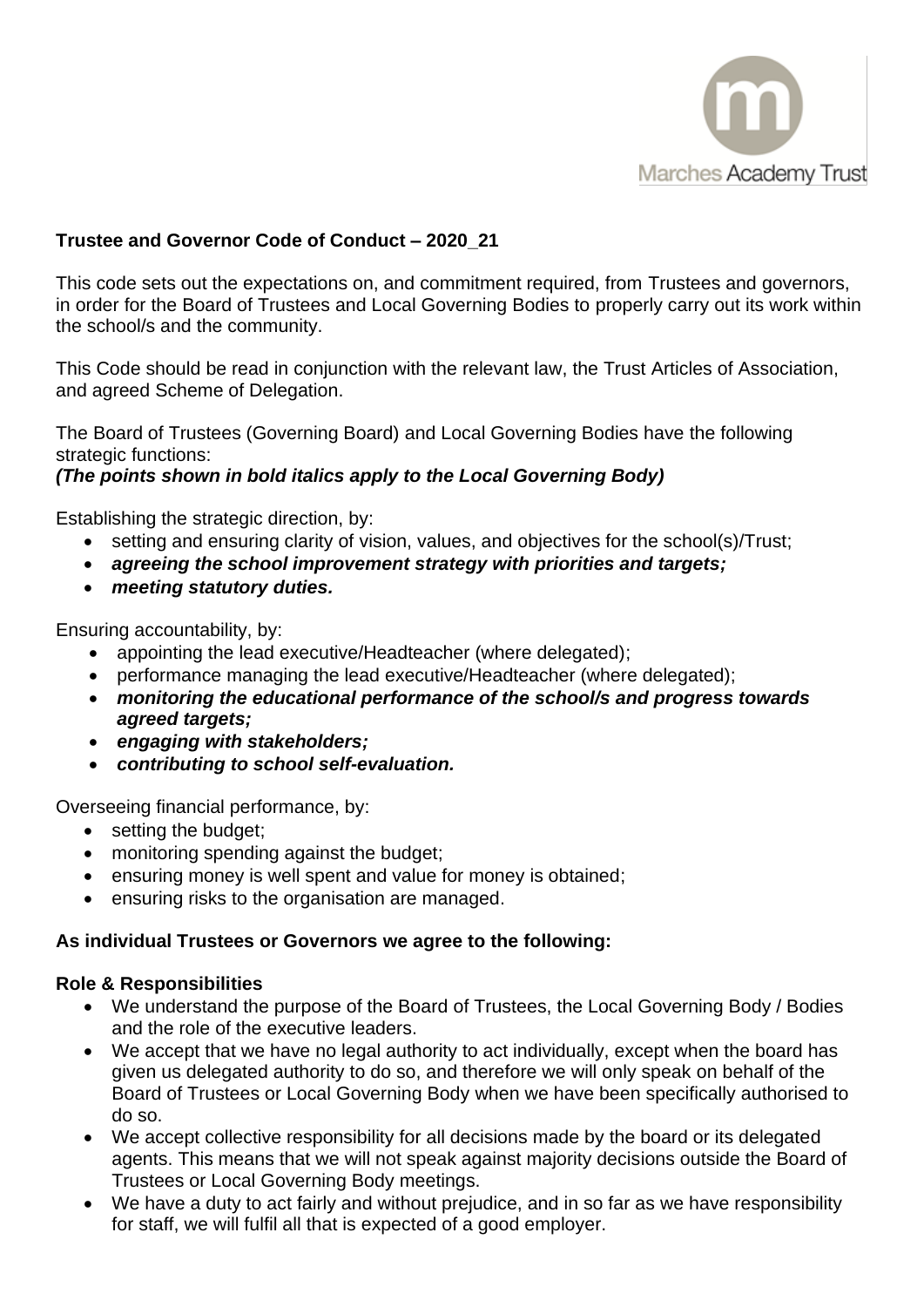- We will encourage open governance and will act appropriately.
- We will consider carefully how our decisions may affect the community and other schools.
- We will always be mindful of our responsibility to maintain and develop the ethos and reputation of our school/group of schools. Our actions within the school and the local community will reflect this.
- In making or responding to criticism or complaints we will follow the procedures established by the Board of Trustees.
- We will actively support and challenge the executive leaders
- We will accept and respect the difference in roles between the board and staff, ensuring that we work collectively for the benefit of the organisation.
- We will respect the role of the executive leaders and their responsibility for the day to day management of the organisation and avoid any actions that might undermine such arrangements.
- We agree to adhere to the school's rules and polices and the procedures of the Board of Trustees or Local Governing Body, as set out by the relevant governing documents and law.
- When formally speaking or writing in our governing role we will ensure our comments reflect current organisational policy even if they might be different to our personal views;
- When communicating in our private capacity (including on social media) we will be mindful of, and strive to uphold, the reputation of the organisation

# **Commitment**

- We acknowledge that accepting office as a governor/trustee/academy committee member involves the commitment of significant amounts of time and energy.
- We will each involve ourselves actively in the work of the Board of Trustees or Local Governing Body, and accept our fair share of responsibilities, including service on committees or working groups.
- We will make full efforts to attend all meetings and where we cannot attend explain in advance why we are unable to.
- We will get to know the school/s well and respond to opportunities to involve ourselves in school activities.
- We will visit the school/s, with all visits arranged in advance with the senior executive leader/Headteacher, and undertaken within the framework established by the Board of Trustees or Local Governing Body.
- When visiting the school in a personal capacity (ie as a parent or carer), we will maintain our underlying responsibility as a governor/trustee/academy committee member.
- We will consider seriously our individual and collective needs for induction, training and development, and will undertake relevant training.
- We accept that in the interests of open governance, our full names, date of appointment, terms of office, roles on the Board of Trustees or Local Governing Body, attendance records, relevant business and pecuniary interests, category of governor and the body responsible for appointing us will be published on the school's website.
- In the interests of transparency we accept that information relating to governors/trustees/academy committee members will be collected and logged on the DfE's national database of governors (GIAS – Get information about schools).

# **Relationships**

- We will strive to work as a team in which constructive working relationships are actively promoted.
- We will express views openly, courteously and respectfully in all our communications with other governors/trustees/academy committee members, the Clerk to the Board of Trustees or Clerk to the Local Governing Body, and school staff both in and outside of meetings.
- We will support the chair in their role of ensuring appropriate conduct both at meetings and at all times.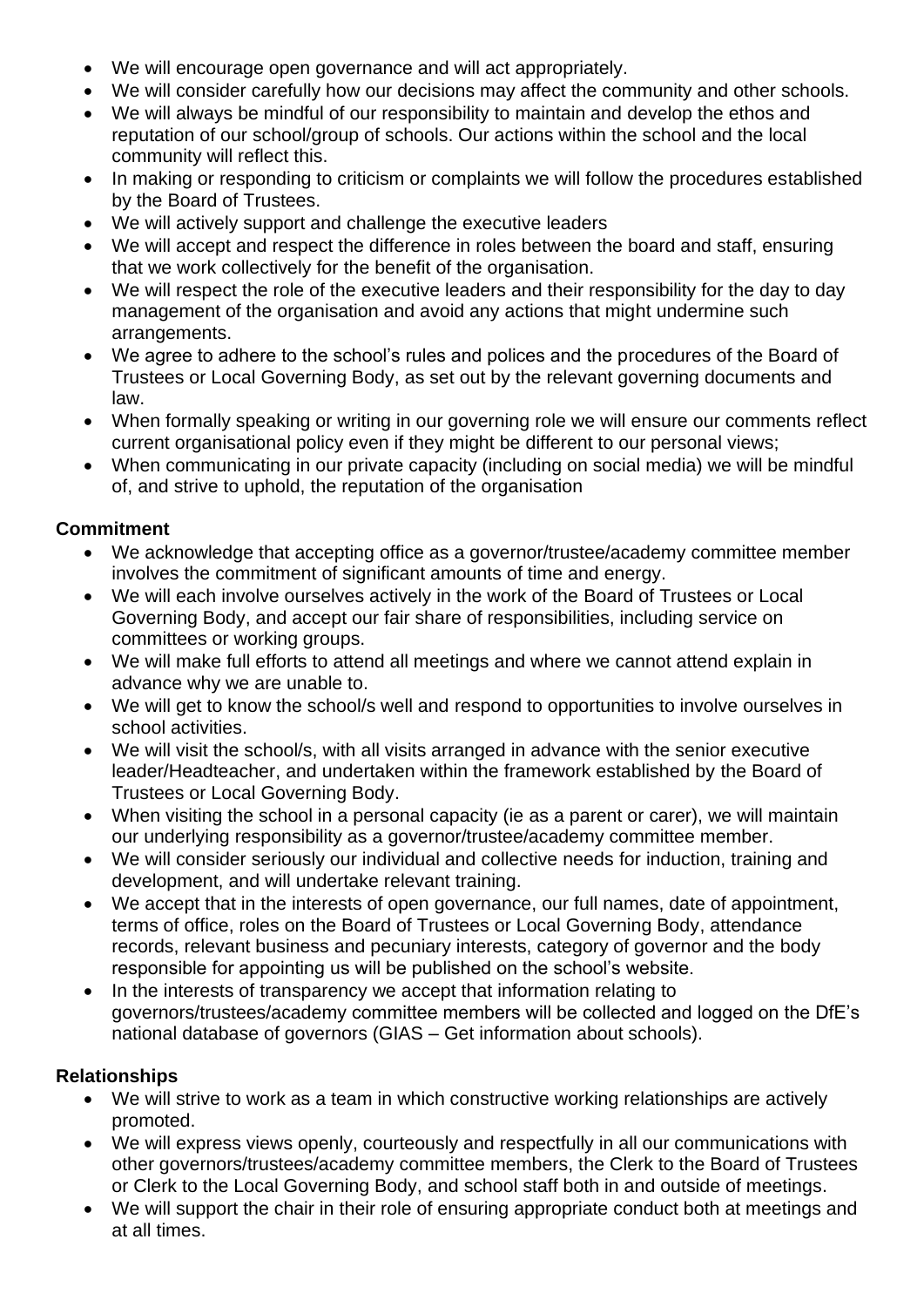- We are prepared to answer queries from other board members in relation to delegated functions and take into account any concerns expressed, and we will acknowledge the time, effort and skills that have been committed to the delegated function by those involved.
- We will seek to develop effective working relationships with the executive leaders, staff and parents, the Trust, the local authority and other relevant agencies and the community.

## **Confidentiality**

- We will observe complete confidentiality when matters are deemed confidential, or where they concern specific members of staff or pupils, both inside or outside school.
- We will exercise the greatest prudence at all times when discussions regarding school/Trust business arise outside a Board of Trustees or Local Governing Body meeting.
- We will not reveal the details of any Board of Trustees or Local Governing Body vote.
- We will ensure all confidential papers are held and disposed of appropriately.

## **Conflicts of interest**

- We will record any pecuniary or other business interest (including those related to people we are connected with) that we have in connection with the Board of Trustees or Local Governing Body's business in the Register of Business and Pecuniary Interests, and if any such conflicted matter arises in a meeting we will offer to leave the meeting for the appropriate length of time.
- We accept that the Register of Business and Pecuniary Interests will be published on the school/Trust's website.
- We will also declare any conflict of loyalty at the start of any meeting should the situation arise.
- We will act in the best interests of the school as a whole and not as a representative of any group, even if elected to the Board of Trustees or Local Governing Body.

# **Social Media**

With regard to social media, we will:

- uphold the reputation of the Trust/school at all times;
- maintain a professional presence online and carefully consider how we interact with the Trust/school community;
- review privacy settings regularly to make sure we are happy with the information about us that is publicly available;
- report any incidents of harassment we experience, or see towards Trustees/governors to the Chair of Board of Trustees/appropriate Chair of Local Governing Body and the Headteacher.

We will not:

- accept friend requests from pupils, and not join any private parent groups associated with the school;
- disclose any information which is confidential or would breach data protection principles;
- make comments online about any members of the Board of Trustees, Local Governing Body or school community;
- post [any inappropriate/offensive language, images or comments on social media](https://schoolgovernors.thekeysupport.com/uid/d52096c0-a2e8-4a55-879b-30477993d218/) that may bring us or the school into disrepute.

## **Ceasing to be a governor/trustee/academy committee member**

We understand that the requirements relating to confidentiality will continue to apply after a governor/trustee/academy committee member leaves office.

## **Breach of this Code of Conduct**

If we believe this code has been breached, we will raise this issue with the chair and the chair will investigate (Chair of Board of Trustees, in the case of a Trustee, and Chair of the applicable Local